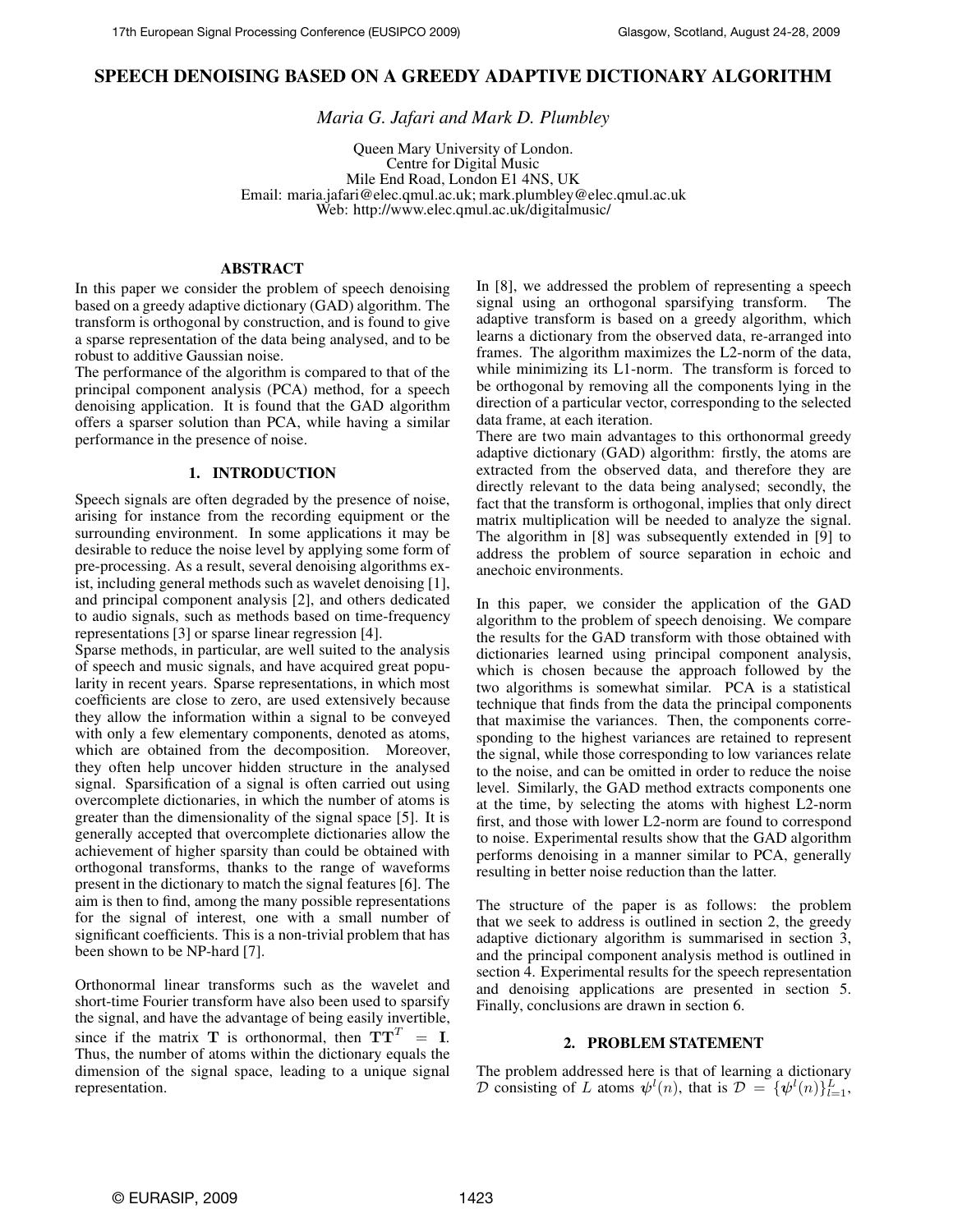which provides a sparse representation of a real-valued noisy observed signal  $\mathbf{x}(n) = [x(1), \dots, x(N)]^T$ 

$$
\mathbf{x}(n) = \mathbf{s}(n) + \mathbf{v}(n) \tag{1}
$$

where  $L \ll N$ , and  $\mathbf{v}(n)$  represents the noise vector.

The GAD method does not operate upon all the signal samples, but the observed data is divided into blocks, obtained when overlapping data frames, with an overlap of T samples, are taken from  $x(n)$ . The new signal blocks are denoted as  $\mathbf{x}_k(n) = [x_k(1), \dots, x_k(L)]^T$ . The result is a newly constructed matrix  $\mathbf{X}(n) = [\mathbf{x}_1(n), \mathbf{x}_2(n), \dots, \mathbf{x}_K(n)],$ whose k-th column is represented by the signal block  $x_k(n)$ .

The dictionary is learned from the signals in the columns of  $X(n)$ , so that the problem can now be stated as follows: given a real valued signal  $\mathbf{x}_k(n) = [x_k(1), \dots, x_k(L)]^T$ , and an orthogonal dictionary  $\mathcal{D} = {\psi^l(\tau)}_{l=1}^L$ , we seek a decomposition of  $\mathbf{x}_k(n)$ , such that [10]

$$
\mathbf{x}_{k}(n) = \sum_{l=1}^{L} \alpha_{k}^{l} \boldsymbol{\psi}^{l}(n), \ \forall k \in \{1, \ldots, K\}
$$
 (2)

where  $\alpha^{l}$  are the expansion coefficients which encode explicit information regarding the properties of the signal  $\mathbf{x}_k(n)$ , depending on the choice of dictionary  $\mathcal{D}$ .

### **3. GREEDY ADAPTIVE DICTIONARY ALGORITHM (GAD)**

The GAD algorithm adaptively learns a data dependent dictionary by sequentially extracting the columns of the matrix X, where the time index has been dropped for the sake of clarity. At each iteration, extraction of a new atom depends on finding the column of  $X$  that satisfies:

$$
\max_{k} \frac{||\mathbf{x}_{k}||_{2}}{||\mathbf{x}_{k}||_{1}} \tag{3}
$$

where  $|| \cdot ||_1$  and  $|| \cdot ||_2$  denote the L1- and L2-norm respectively. Thus at each iteration, the method reduces the energy of the data by a maximum amount, across all frames, while ensuring that the L1-norm is reduced by a minimum amount.

The algorithm solves the maximization problem in equation (3) according to the following steps:

- 1. Initialisation:
	- ensure that the columns of **X** have unit L1-norm

$$
\tilde{\mathbf{x}}_k = \frac{\mathbf{x}_k}{\|\mathbf{x}_k\|_1} \tag{4}
$$

where  $x_k$  the k-th column of **X**. This leads to a new data matrix  $X$ , whose columns now have unit L1norm.

• Initialise the residual matrix

$$
\mathbf{R}^0 = \tilde{\mathbf{X}} \tag{5}
$$

where  $\mathbf{R}^j = [\mathbf{r}_1^j, \dots, \mathbf{r}_K^j]$ , and  $\mathbf{r}_k^j$  is a K-dimensional residual column vector corresponding to the  $k$ -th column of  $\mathbf{R}^j$ .

2. Compute the L2-norm of each frame

$$
E_k = ||\mathbf{r}_k^j||_2 = \sum_{n=1}^L |\mathbf{r}_k^j(n)|^2.
$$
 (6)

3. Find the index  $k$  corresponding to the signal block with largest L2-norm,  $\mathbf{r}_{\hat{k}}^j$ 

$$
\hat{k} = \arg \max_{k \in \mathbb{K}} (E_k) \tag{7}
$$

where  $\mathbb{K} = \{1, \ldots, K\}$  is the set of all indices pointing to the columns of  $\mathbf{R}^j$ .

At each iteration  $j \in \{1, \ldots, L\}$ , the signal with highest L2norm,  $\mathbf{r}_{\hat{k}}^j$ , becomes a dictionary element, and we iteratively define a residual matrix  $\mathbf{R}^{j} \in \mathbb{R}^{L \times K}$ , which decreases by the appropriate amount, determined by the selected atom  $\psi^j$ and the coefficient of expansion  $\alpha_k^j$ .

4. Set the *j*-th dictionary element  $\psi^j$  to be equal to the signal block with largest L2-norm  $\mathbf{r}_{\hat{k}}^j$ 

$$
\psi_j = \frac{\mathbf{r}_{\hat{k}}^j}{||\mathbf{r}_{\hat{k}}^j||_1}.
$$
\n(8)

5. Evaluate the coefficients of expansion, given by the inner product between the residual vector  $\mathbf{r}_k^j$ , and the atom  $\psi^j$ 

$$
\alpha_k^j = \langle \mathbf{r}_k^j, \psi^j \rangle. \tag{9}
$$

6. Compute the new residual, by removing the component along the chosen atom, for each element  $k$  in  $\mathbf{r}_k^j(n)$ 

$$
\mathbf{r}_k^{j+1} = \mathbf{r}_k^j - \frac{\alpha_k^j}{\langle \psi^j, \psi^j \rangle} \psi^j.
$$
 (10)

The term in the denominator of  $\frac{\alpha_k^j}{\langle \psi^j, \psi^j \rangle}$  in equation (10), is included to ensure that the coefficient of expansion  $\alpha_k^j$  corresponding to the inner product between the selected atom  $\psi^j$ and the frame of maximum L2-norm  $\mathbf{r}_k^j$ , is normalised to 1. Then, the corresponding column of the residual matrix  $\mathbf{R}_i$  is set to zero, since the whole atom is removed. This ensures that the transform is orthogonal. Finally, the signal matrix is updated by the residual, and the whole process is repeated:

7. Repeat from step 2.

A clear advantage of the GAD algorithm is that it results in an orthogonal transform, and therefore the inverse transform of Yis evaluated straightforwardly from  $X^L = DY$ , where  $X^L$  is the L term approximation of the signal X, and D =  $[(\psi^1)^T, \ldots, (\psi^{k\max})^T]$  is the dictionary matrix.

## **4. PRINCIPAL COMPONENT ANALYSIS (PCA)**

Principal component analysis seeks to remove the correlation from the observed signals by finding the projections of the data in the directions of maximum variances [11]. It corresponds to the eigenvalue decomposition of the correlation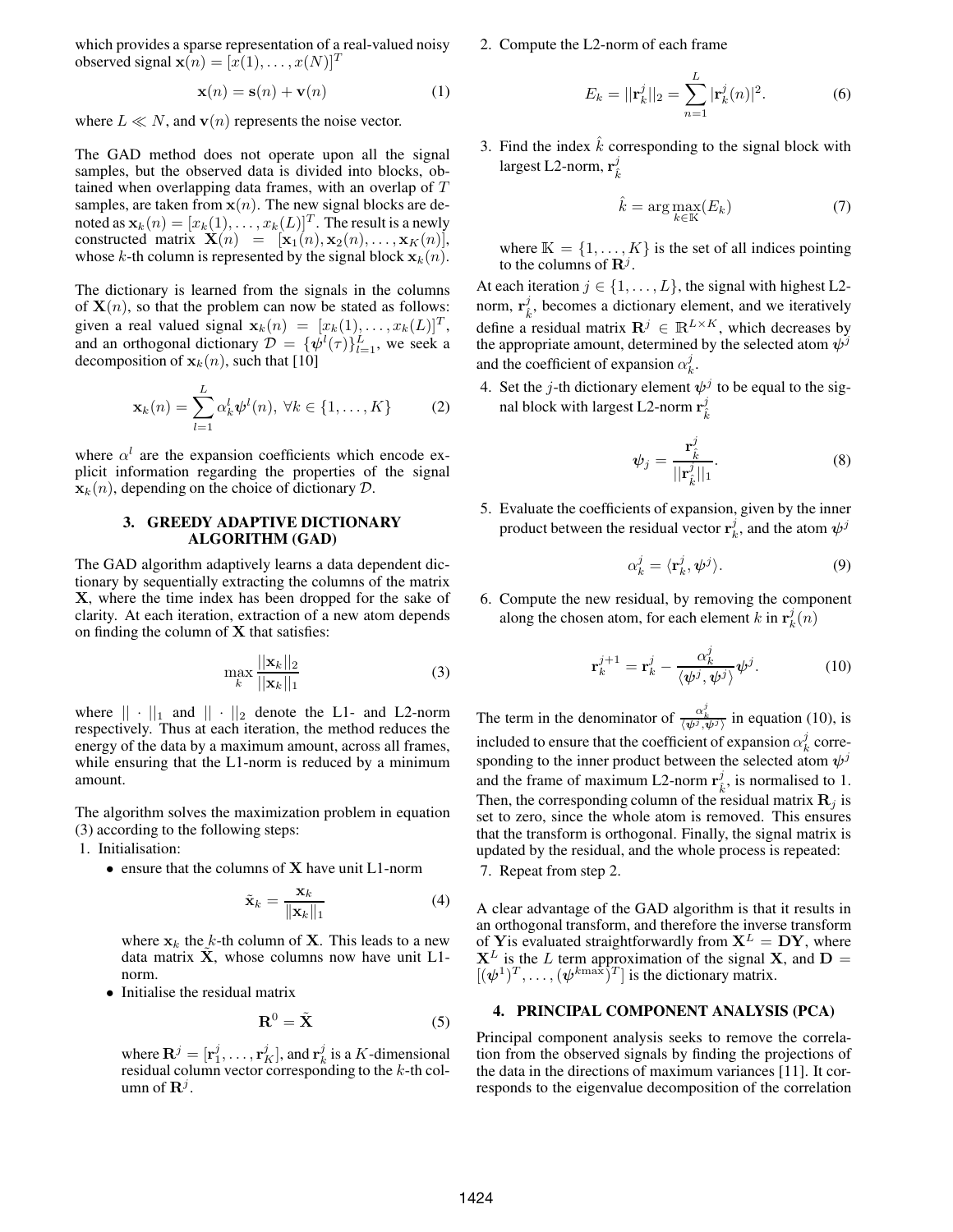

Figure 1: Examples of the atoms learned with the GAD and PCA algorithms. The letter 'l' in the plots denotes the position of the atom within the dictionary.

matrix  $\mathbf{R}_{xx} = E\left\{ \mathbf{x}_k \mathbf{x}_k^T \right\}$  of the *L*-dimensional data vector  $\mathbf{x}_k$ :

$$
\mathbf{R}_{xx} = \mathbf{Q}\Lambda \mathbf{Q}^{-1} \tag{11}
$$

where  $\Lambda = \text{diag} \{ \lambda_1, \ldots, \lambda_L \}$  is a diagonal matrix whose entries are the eigenvalues of  $\mathbf{R}_{xx}$ , arranged in decreasing order:  $\lambda_1 > \lambda_2 > \ldots > \lambda_L$ , such that  $\lambda_1 = \lambda_L$ , and  $\mathbf{Q} = [\mathbf{q}_1, \dots, \mathbf{q}_L]$  is the matrix whose columns are the associated eigenvectors [2]. PCA seeks a linear transform  $W_{PCA} = \Lambda^{1/2} Q^T$ , such that the transformed signals are uncorrelated, the basis vectors are orthogonal to each other, and the eigenvalues are ordered. The resulting eigenvectors represent the principal directions along which the variances are maximised, and the eigenvalues define the values of the variances. The basis vectors for PCA, therefore, vary from signal to signal. The vector  $z_k$ , representing the projections of the column vector  $x_k$  onto the principal directions, is given by

$$
\mathbf{z}_k = \mathbf{W}_{PCA}\mathbf{x}_k \tag{12}
$$

The elements of the output vector  $z_k$  are now uncorrelated, and are referred to as the principal components. The main purpose of PCA is to reduce the dimension of the data, that is, only the components that have large variances are retained [2]. This decreases the computational cost of subsequent processing steps, and leads to noise reduction, because PCA decomposes mixed signals into two subspaces: the signal subspace spanned by those components associated with the largest eigenvalues, and the noise subspace formed by the components corresponding to the smallest eigenvalues [12].

#### **5. APPLICATIONS**

#### **5.1 Speech Representation**

In this section we compare the GAD and PCA algorithms, for the analysis of a male speech signal, and in both cases we look for a dictionary containing 512 atoms.

Figure 1 shows examples of the atoms learned with GAD and PCA, respectively. It was observed that the atoms extracted with PCA are not particularly localized, and do not appear to be capturing any specific features of the speech signal, but perhaps more general characteristics. The GAD algorithm yields atoms that appear to capture more information about the signal, and which are fairly localized.



Figure 2: Sparsity index for the GAD algorithm, compared to the original signal and PCA.

| Method     | <b>Number of Atoms</b> |     |     |     |     |     |  |  |  |  |
|------------|------------------------|-----|-----|-----|-----|-----|--|--|--|--|
|            | 512                    | 400 | 300 | 200 | 100 | 50  |  |  |  |  |
| GAD        | 0.0                    | 0.7 | 1.7 | 2.8 | 5.3 | 6.8 |  |  |  |  |
| <b>PCA</b> | 0.0                    | 0.2 | 0.6 | 1.3 | 2.5 |     |  |  |  |  |

Table 1: Approximation error  $\epsilon \times 10^{-3}$  for the GAD and PCA algorithms. All values are expressed in decibels (dB).

To determine how sparse the representation obtained with the proposed approach is, we plot the sparsity index for the transform coefficients obtained with the two methods. The sparsity index of a signal  $y$  as

$$
\xi = ||y||_1 / ||y||_2 \tag{13}
$$

generally, the lower the sparsity index is, the sparser the signal y. Figure 2 shows a plot of the sparsity index for the original signal blocks in X, and for the coefficients of expansion obtained with the GAD and PCA algorithms. We can see that the signal transformed with the GAD algorithm is sparser than in the time domain, and than the coefficients obtained with PCA. Next, we consider the accuracy of the approximation by looking at the approximation error  $\epsilon$  obtained when the function f is approximated by  $\hat{f}$ ,

$$
\epsilon = ||\tilde{f} - f||_2 \tag{14}
$$

Table 1 shows the error,  $\epsilon \times 10^{-3}$ , for both algorithms describing the accuracy of the approximation as the number of atoms used in the signal reconstruction decreases from 512 to 50. The results indicate that PCA performs best, because the transform arranges the signal components so that most energy is concentrated in a small number of components, typically corresponding to those extracted earlier. The approach followed by the GAD transform is somewhat similar, since the atoms with highest L2-norm are extracted first, and therefore the algorithm also results in good signal approximations as the number of atoms is reduced.